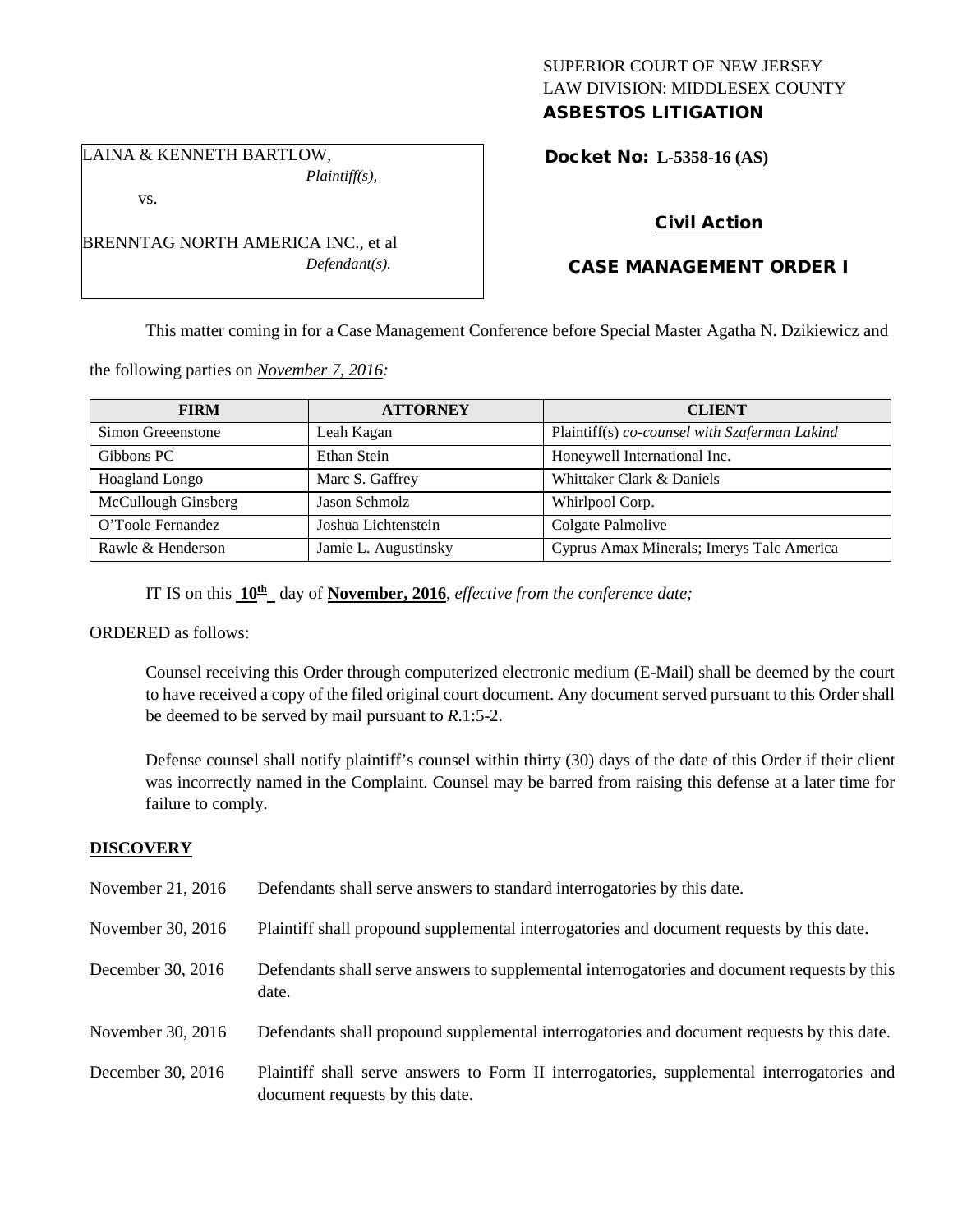- February 28, 2017 Fact discovery, including depositions, shall be completed by this date. Plaintiff's counsel shall contact the Special Master within one week of this deadline if all fact discovery is not completed.
- February 28, 2017 Depositions of corporate representatives shall be completed by this date.

## **EARLY SETTLEMENT**

March 10, 2017 Settlement demands shall be served on all counsel and the Special Master by this date.

#### **SUMMARY JUDGMENT MOTION PRACTICE**

- March 2, 2017 Plaintiff's counsel shall advise, in writing, of intent not to oppose motions by this date.
- March 16, 2017 *(Thurs.)* Summary judgment motions shall be filed no later than this date.
- April 13, 2017 *(Thurs.)* Last return date for summary judgment motions.

#### **MEDICAL DEFENSE**

- January 31, 2017 Plaintiff shall serve medical expert reports by this date.
- April 21, 2017 Defendants shall identify its medical experts and serve medical reports, if any, by this date. **In addition, defendants shall notify plaintiff's counsel (as well as all counsel of record) of a joinder in an expert medical defense by this date.**

## **LIABILITY EXPERT REPORTS**

- March 3, 2017 Plaintiff shall identify its liability experts and serve liability expert reports or a certified expert statement by this date or waive any opportunity to rely on liability expert testimony.
- April 21, 2017 Defendants shall identify its liability experts and serve liability expert reports, if any, by this date or waive any opportunity to rely on liability expert testimony.

## **ECONOMIST EXPERT REPORTS**

- March 3, 2017 Plaintiff shall identify its expert economists and serve expert economist report(s), if any, by this date or waive any opportunity to rely on economic expert testimony.
- April 21, 2017 Defendants shall identify its expert economists and serve expert economist report(s), if any, by this date or waive any opportunity to rely on economic expert testimony.

## **EXPERT DEPOSITIONS**

May 12, 2017 Expert depositions shall be completed by this date. To the extent that plaintiff and defendant generic experts have been deposed before, the parties seeking that deposition in this case must file an application before the Special Master and demonstrate the necessity for that deposition. To the extent possible, documents requested in a deposition notice directed to an expert shall be produced three days in advance of the expert deposition. The expert shall not be required to produce documents that are readily accessible in the public domain.

\_\_\_\_\_\_\_\_\_\_\_\_\_\_\_\_\_\_\_\_\_\_\_\_\_\_\_\_\_\_\_\_\_\_\_\_\_\_\_\_\_\_\_\_\_\_\_\_\_\_\_\_\_\_\_\_\_\_\_\_\_\_\_\_\_\_\_\_\_\_\_\_\_\_\_\_\_\_\_\_\_\_\_\_\_\_\_\_\_\_\_\_\_\_\_\_\_\_\_\_\_\_\_\_\_\_\_\_\_\_